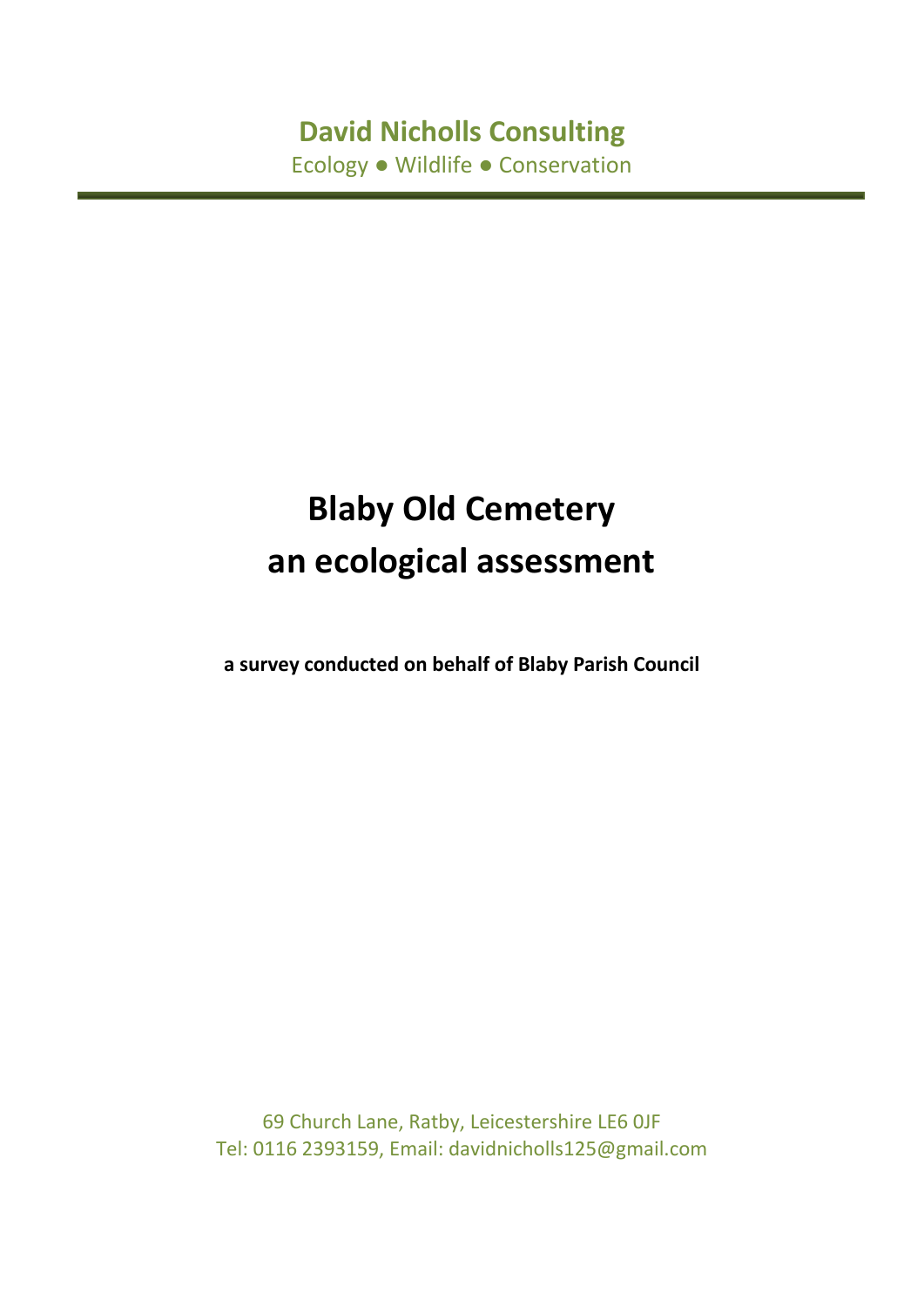### **Blaby Old Cemetery – ecological assessment**

#### **Introduction**

Blaby Parish Council manages land on the east of Blaby village as an active cemetery. Within this area is the 'old cemetery', established in the late  $19<sup>th</sup>$  century and now managed as a nature area. The old cemetery includes a small former chapel which is currently used for storage. The Parish Council would like to restore this chapel for non-denominational use during funerals. These plans include reopening the original access path to the chapel from Mill Lane and the creation of a new access path from the chapel, through the old cemetery to an area of hard standing, proposed as a new seating area.

I was asked to visit the old cemetery to undertake an ecological survey in order to assess its biodiversity value and to advise on the route of the new access paths to avoid damaging any particular areas of high value.

A site visit was conducted on Friday 24<sup>th</sup> June 2016 which included a tour of the cemetery by David Statham, Chair of Blaby Parish Council. This tour included areas adjacent to the old cemetery that could be affected by the development plans, including an adjacent field which was recently purchased with the intention of developing a natural burial area (see Figure 1 below). This report includes a number of suggestions about the development and management of these areas.



Figure 1: Blaby Cemetery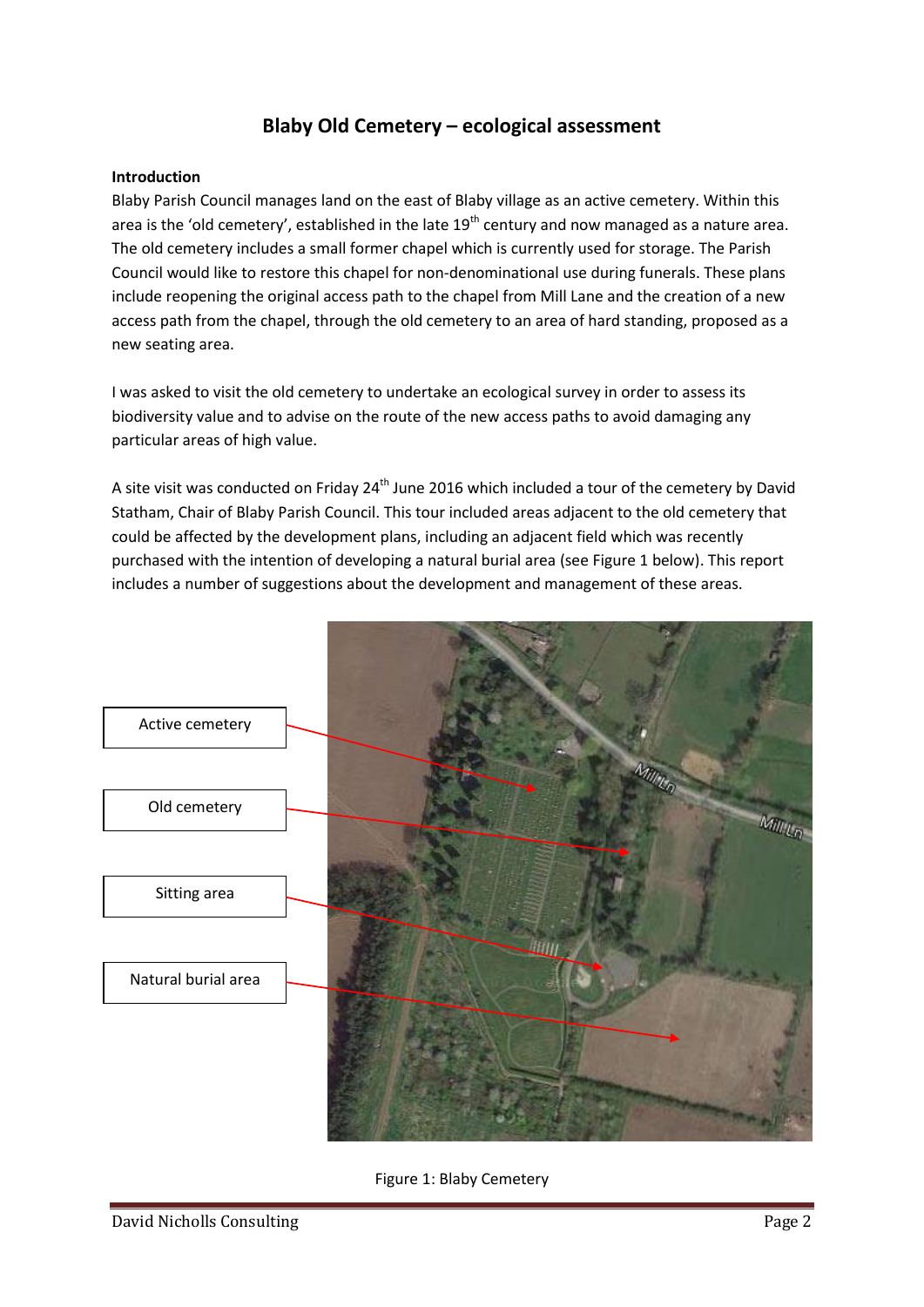# **Blaby Old Cemetery**

This area lies to the east of the main cemetery and is separated by a bridleway and bordered by a hedge (and within this an old metal fence). The chapel is located near to the middle of the site, as shown in Figure 2 below. Pasture grassland, currently grazed by horses, borders the site to the east.



Figure 2: Blaby Old Cemetery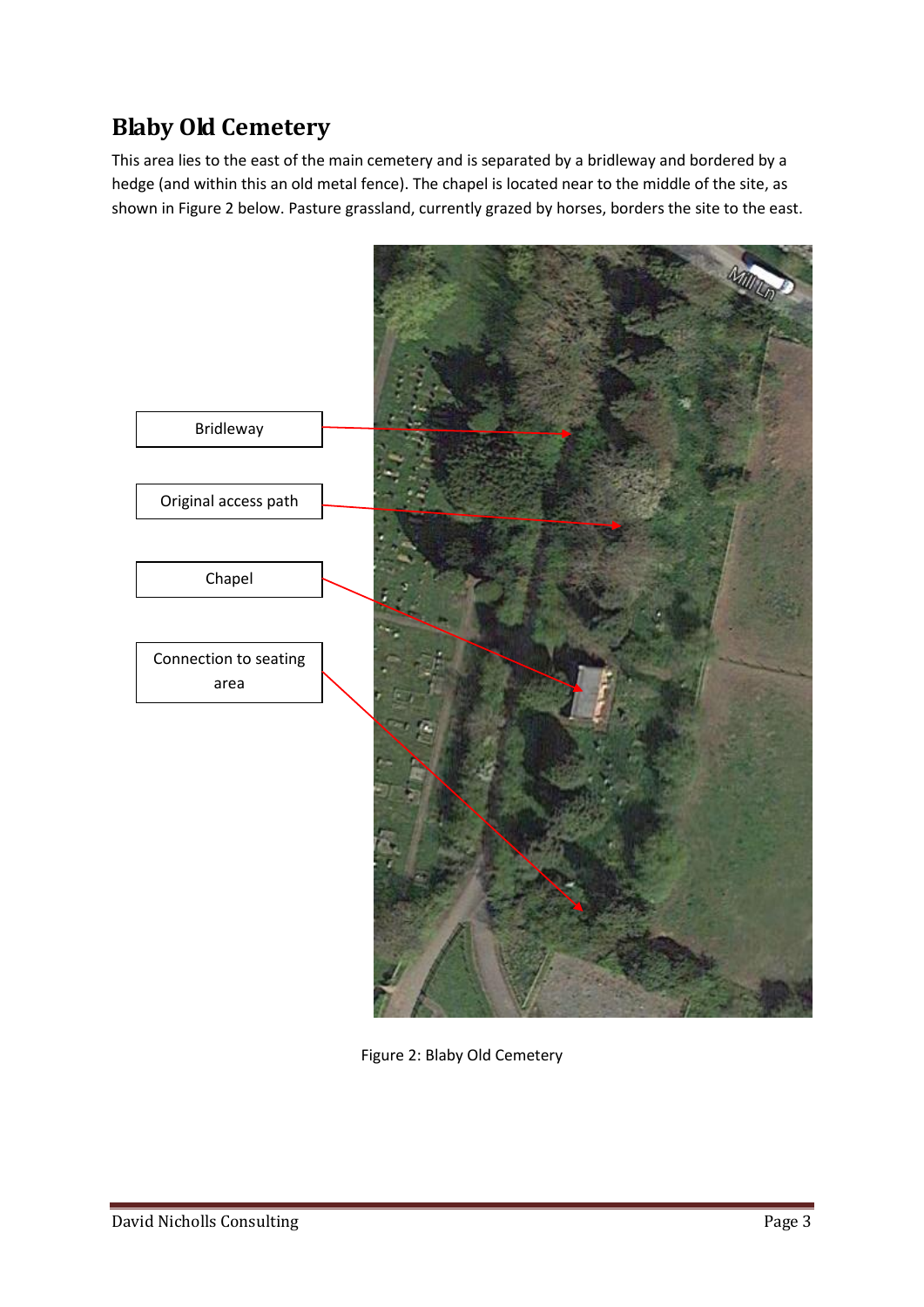### *Ecological description*

The old cemetery is approximately 50% grassland and 50% tree cover. It is bordered along the west and southern boundaries by a mature hedge. A list of species found during the site visit is provided in appendix 1.

The grassland is tall and unmown, and covers the grave stones that lie over most of the site. Most parts are dominated by False Oatgrass *Arrhenatherum elatius* but the grassland to the east of the original access path is dominated by Yorkshire Fog *Holcus lanatus*. A number of other herbaceous plants grow amongst this grassland, including desirable meadow species such as Lady's Bedstraw *Galium verum*, Common Knapweed *Centaurea nigra* and Common Sorrel Rumex acetosa.

The original access path connecting Mill Lane to the chapel is very overgrown. The path is lined along the east by a line of large trees, mainly comprising alternating Cherry trees *Prunus sp.* and Lawson's Cypress *Chamaecyparis lawsoniana*. The original hard standing path surface appears to remain under several centimetres of soil and leaf debris.

There are also numerous additional planted trees around the site, including several relatively young specimens, including Cherry *Prunus sp.,* Silver Birch *Betula pendula*, English Oak *Quercus robur*, Ash *Fraxinus excelsior* and Hazel *Corylus avellana*.

The hedge is predominantly Hawthorn *Crataegus monogyna* but with a few specimens of Elder *Sambucus nigra* and Holly *Ilex aquifolium*.

The informal paths around the chapel provide a further habitat for smaller plants that would not be able to thrive in the grass dominated meadow areas. These include Biting Stonecrop *Sedum acre* and Wall Speedwell *Veronica arvensis*.

The site was found to support a rich diversity of invertebrates, including several hoverfly, dipteran and moth species (see appendix 1). Of note is the sawfly *Tenthredopsis coquebertii*, a new species for Leicestershire.



*Tenthredopsis coquebertii*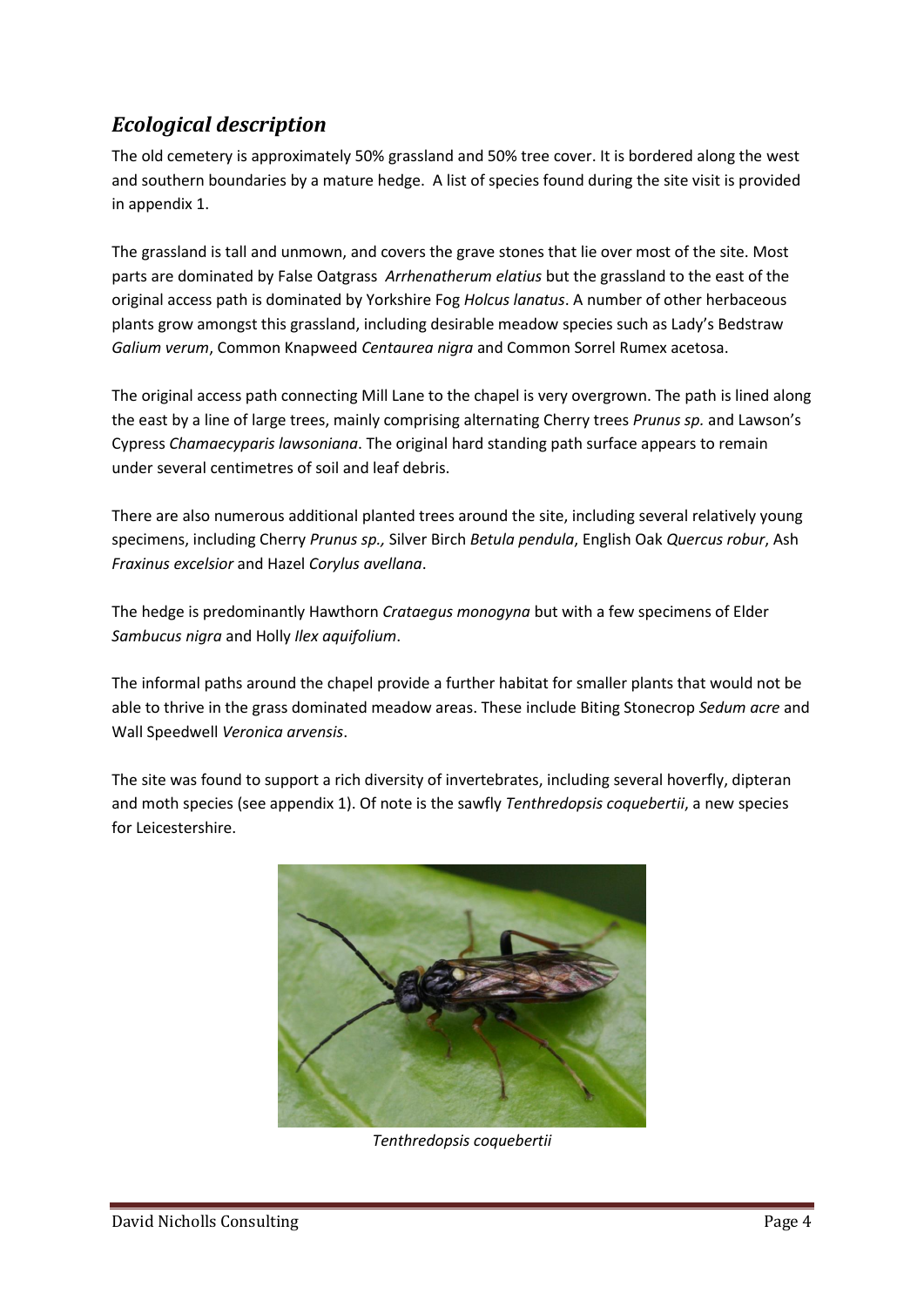### *Assessment and recommendations*

The old cemetery provides valuable wildlife habitat and supports a wide range of species. Its continued management as a nature area for both wildlife and public benefit is highly recommended.

The mix of grassland, trees and hedge provides excellent habitat structure at present but this will change without active management. In particular, if the trees continue to grow unchecked they will shade out the grassland and the old cemetery will effectively become woodland. The meadow grassland is arguably the most important habitat feature and should not be allowed to decline. Its value is complimented by a few trees and the boundary hedge and this structure also presents an attractive landscape for people as well.

To both protect, and potentially improve, the ecological value of the site the following issues should be considered.

#### **Access path**

Restoring the original access path connecting Mill Lane to the chapel should not present any ecological risk as there is a path already in situ. The main challenge is what to do with the row of large trees along the path edge.

- 1. The Lawson's Cypress trees are of limited ecological value and cast dense shade preventing the growth of most other flora. It is recommended that all of these are removed.
- 2. The large Cherry trees along the path also cast shade and limit the meadow grassland. It is recommended that most are removed, leaving just one if desired. These are large trees within a small site and if left will compromise the meadow grassland.
- 3. The proposed new access path from the chapel to the sitting area could be aligned to suit practical requirements, such as avoiding gravestones, as the grassland is fairly homogenous in its species make-up. However any path would impact negatively on the existing grassland habitat, both by the requirement to install an ecologically barren hard surface over the ground and also because of the need to cut the taller vegetation on either side of the path to maintain open access. It is therefore recommended that consideration be given to utilising the existing bridleway path as an alternative. This runs to the same destination point and is only a few metres away from the proposed new path.

#### **Trees and hedge**

It is recommended that most of the existing trees are either removed or managed to prevent erosion of the meadow grassland by shading.

- 4. In addition to recommendation 1 and 2 above, consideration should be given to selectively removing a number of the other trees across the site. There are currently too many for the size of the site if the grassland is to be maintained.
- 5. The majority of the remaining trees should be either coppiced (for example on a 5-7 year cycle) or pruned to maintain a smaller size.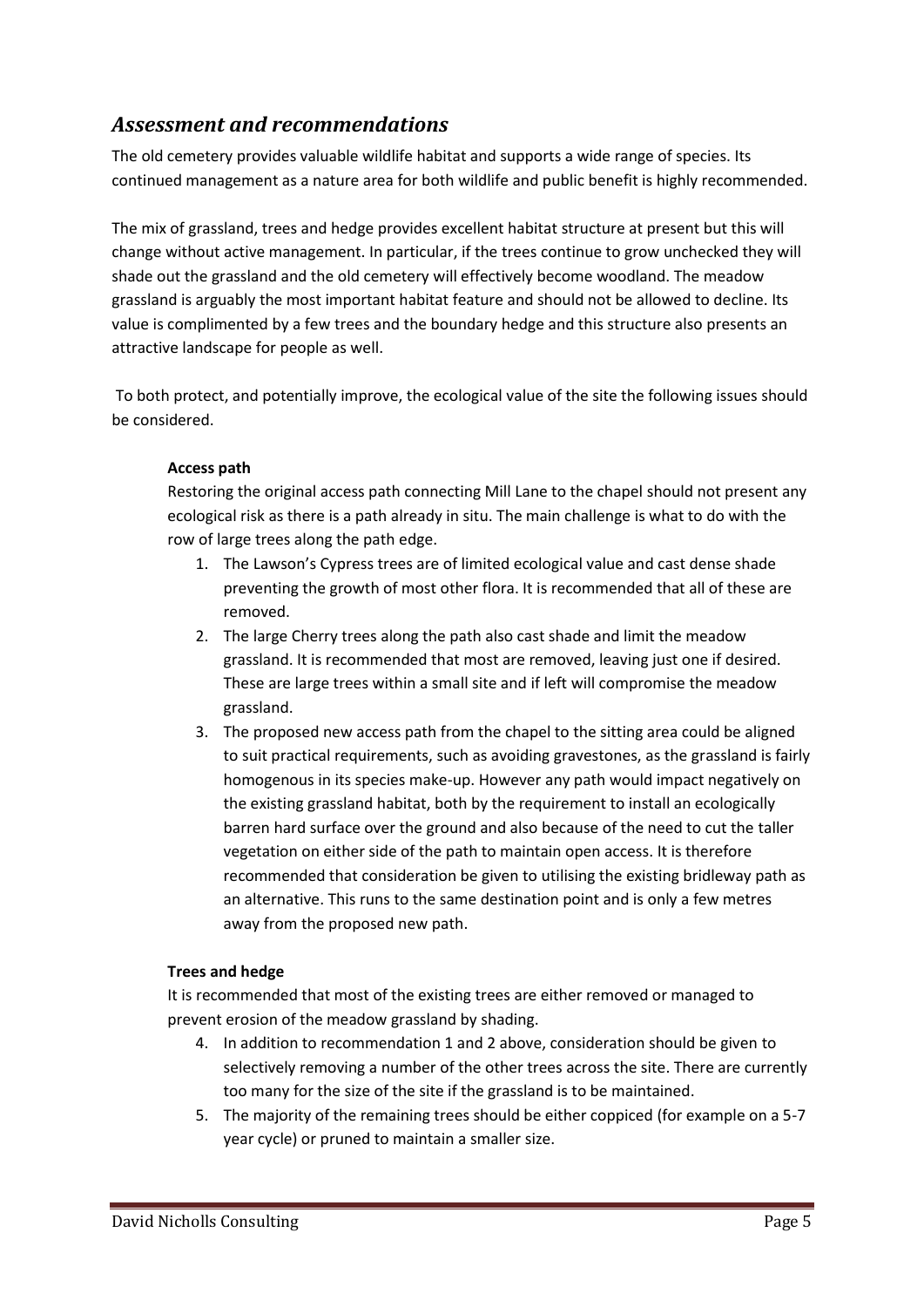6. The boundary hedge has become over-mature and urgently requires maintenance as it is contributing to the shading of the grassland. The hedge could be easily managed by coppicing the existing Hawthorn to ground level and allowing it to regrow. Some gap planting with other native hedge species could be carried out at this time. This work could be carried out in several phases to limit the visual impact.

#### **Grassland management**

The meadow grassland is typical of unmown churchyards due to high soil fertility which enables larger grasses and herbaceous plants to dominate at the expense of smaller species. As a result the plant diversity is diminished. However there a number of other species present in the cemetery though not in high abundance. Greater diversity could be encouraged by appropriate grassland management.

7. It is recommended that the grassland is annually strimmed as short as possible in the late summer and all cuttings removed. Over time this will reduce the fertility of the soil and prevent domination by large species. It will also prevent invasion by trees and shrubs that will happen in time without intervention.

### **Sitting Area**

To the south of the old cemetery there is an area of hard standing covered in granite chippings, originally created as car parking space. It is proposed that this area be landscaped as an additional sitting area but is currently not used. Adjacent to this and within the turning circle is a landscaped sitting area. Figure 3 shows these areas.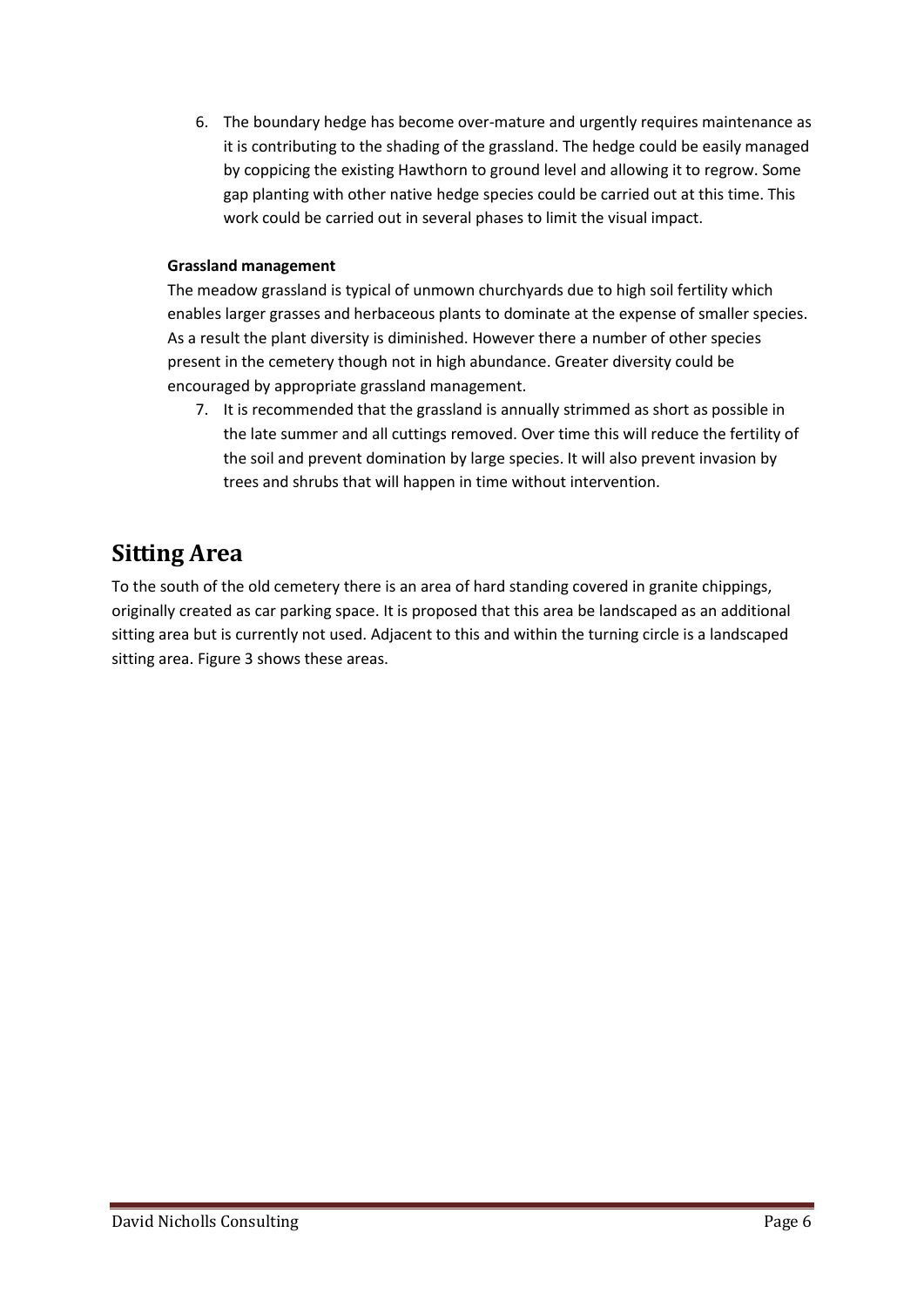

Figure 3: Sitting area

### *Hard standing with chippings*

This area provides an interesting and potentially highly valuable habitat. The stone chippings limit nutrient availability so the area is colonised with fine grasses and small wildflowers. One species of wildflower was discovered that is rare in Leicestershire – Long-stalked Cranesbill *Geraneum columbinum*. It is also a rich area for ground dwelling invertebrates, such as ants and grasshoppers. A species list for this area is included in appendix 2.

- 8. It is recommended that rather than re-landscape the whole of this area, as much as possible is retained in its current form. A grass path could be constructed to lead to the seating benches. An interpretation sign could be provided to explain the desire to conserve the stone area as a wildlife habitat.
- 9. Some areas of stones have been sufficiently colonised to create a very short turf. If desired this 'greening' could be enhanced by spreading a thin layer (maximum one centimetre) of subsoil on the exposed stones.
- 10. The area of chippings to be conserved should be strimmed or mown annually in late summer and the cuttings removed.

### *Landscaped sitting area*

This area consists of a central gravelled area with an outer ring of meadow grassland. The presence of species such as Corncockle *Agrostemma githago* and other species indicates that the area has been both planted with bulbs and sown with a wildflower mix. Whilst not particularly florally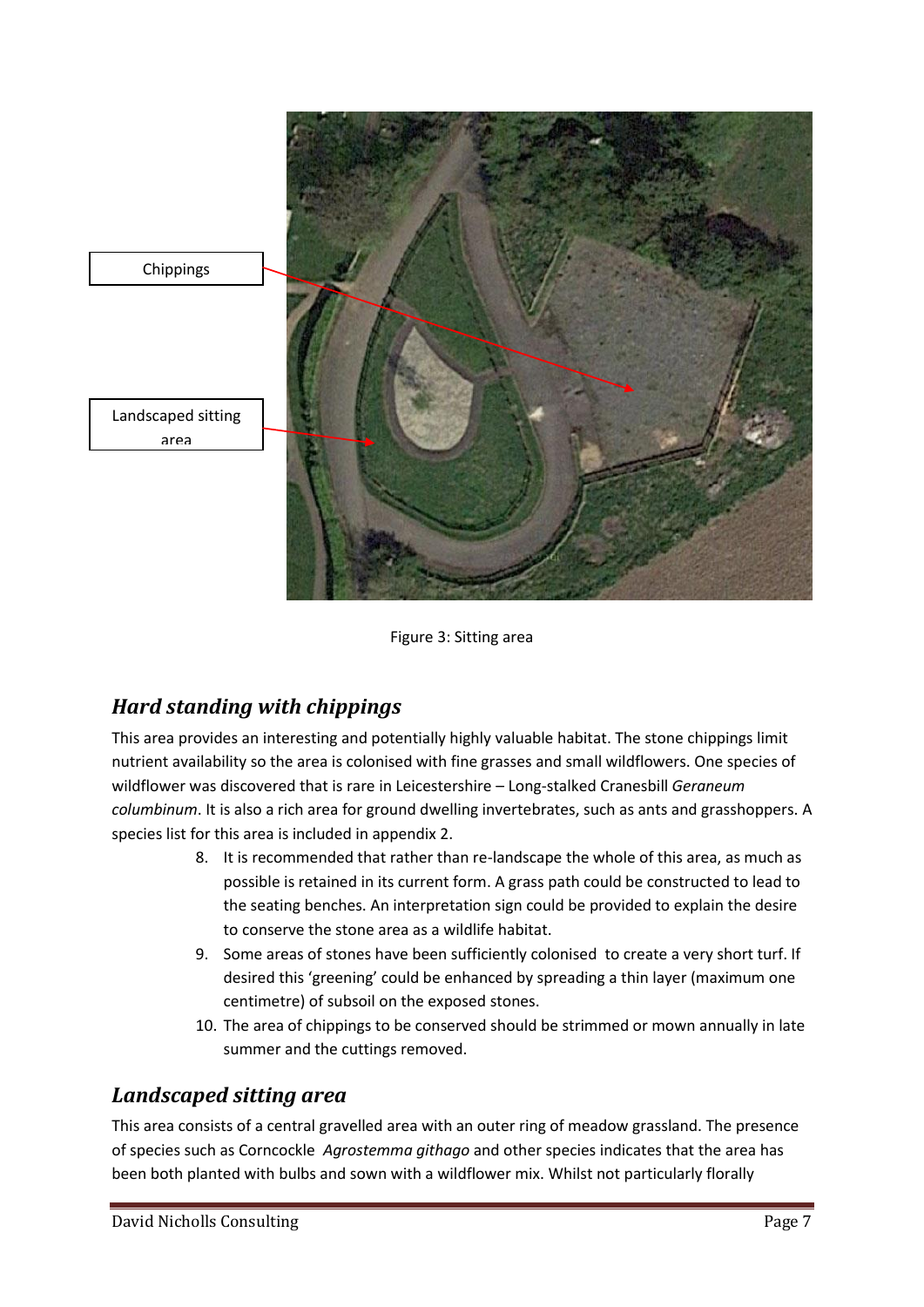diverse, the meadow does offer valuable habitat and a wide variety of invertebrates were observed. A brief species list is included in appendix 3.

- 11. It is recommended that the meadow be retained but managed differently. The area could be conventionally mown from August onwards but left unmown in the Spring and early Summer. Bulb plants will then appear and be followed by other meadow grassland species. The area should be strimmed in late July and the cuttings removed before regular mowing takes place.
- 12. A border strip of 60-100cm could be mown throughout the year along the path edge. This adds visual impact to the meadow grassland and reminds the visiting public that the meadow has been deliberately managed.

### **Natural Burials**

The field to the east of the cemetery has been purchased with the intention of creating a natural burial area. The field is currently used for an arable crop and unmanaged areas at the field margins clearly indicate that soil is very rich in nutrients. This will present a management challenge when using the site for natural burials as it will lead to the dominance of aggressive grasses and plants, making visually attractive meadow creation very difficult. One solution is to turn the soil to a depth of 30cm or so to bury the nutrient rich top soil. Trees will thrive in this as their roots can easily access the nutrients. The lower fertility of the subsoil at the surface will also allow a species-diverse meadow grassland to thrive.

### **NatureSpot website**

Blaby Cemetery has been set up as a 'Wild place' on the NatureSpot website to provide an ongoing and dynamic wildlife profile of site. NatureSpot is a registered charity that promotes the wildlife of Leicestershire and Rutland and encourages the public to submit wildlife sightings as a citizen science initiative in order to map local biodiversity. Any future wildlife records for the cemetery will be automatically added to the pages for this site.

<http://www.naturespot.org.uk/wild-place/blaby-cemetery>

Images of many of the flora and fauna found at the cemetery during this survey can be viewed on these pages.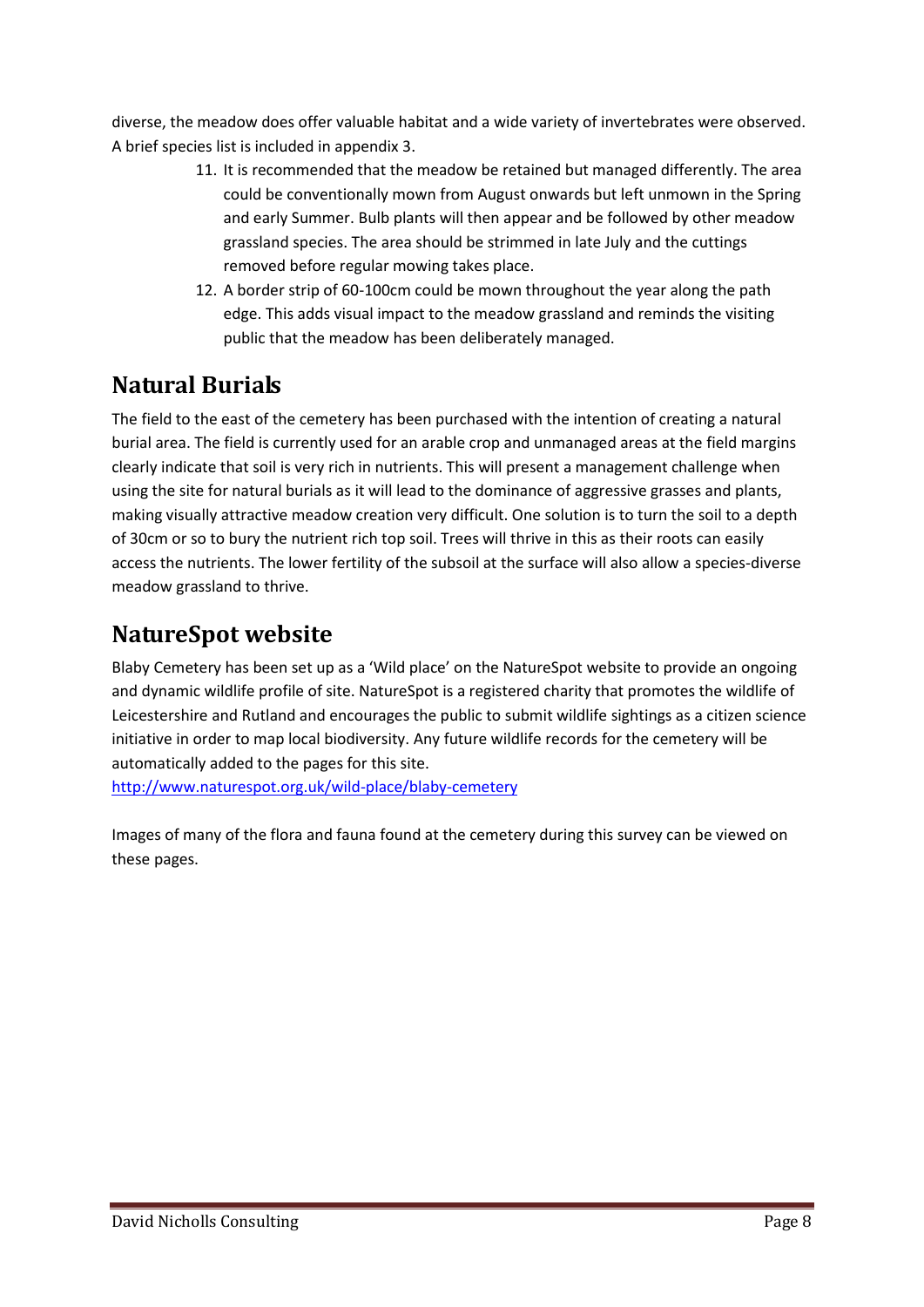# *Appendix 1 – Species found in the old cemetery*

| <b>Taxon Group</b>       | <b>Latin Name</b>        | <b>Common Name</b>          |
|--------------------------|--------------------------|-----------------------------|
| Bees, Wasps, Ants        | Bombus hypnorum          | <b>Tree Bumblebee</b>       |
| Bees, Wasps, Ants        | Bombus lapidarius        | <b>Red-tailed Bumblebee</b> |
| <b>Beetles</b>           | Pyrochroa serraticornis  | <b>Cardinal Beetle</b>      |
| <b>Beetles</b>           | Adalia bipunctata        | 2 Spot Ladybird             |
| <b>Beetles</b>           | Harmonia axyridis        | Harlequin Ladybird          |
| <b>Birds</b>             | Picus viridis            | Green Woodpecker            |
| <b>Birds</b>             | Fringilla coelebs        | Chaffinch                   |
| <b>Birds</b>             | Troglodytes troglodytes  | Wren                        |
| <b>Birds</b>             | Phylloscopus collybita   | Chiffchaff                  |
| <b>Birds</b>             | Pica pica                | Magpie                      |
| <b>Birds</b>             | Corvus corone            | <b>Carrion Crow</b>         |
| <b>Birds</b>             | Columba palumbus         | Wood Pigeon                 |
| <b>Bugs</b>              | Philaenus spumarius      | Common Froghopper           |
| <b>Bugs</b>              | Elasmucha grisea         | Parent Bug                  |
| <b>Bugs</b>              | Deraeocoris flavilinea   |                             |
| <b>Butterflies</b>       | Pararge aegeria          | Speckled Wood               |
| Flies, Gnats and Midges  | Phytomyza ilicis         | Holly leaf miner            |
| Flies, Gnats and Midges  | Scathophaga stercoraria  | <b>Yellow Dung Fly</b>      |
| Flies, Gnats and Midges  | Musca autumnalis         | Face Fly                    |
| Flies, Gnats and Midges  | Chromatomyia atricornis  |                             |
| Flies, Gnats and Midges  | Chloromyia formosa       | <b>Broad Centurian</b>      |
| Grasses, Rushes & Sedges | Arrhenatherum elatius    | False Oat-grass             |
| Grasses, Rushes & Sedges | <b>Holcus lanatus</b>    | Yorkshire-fog               |
| Grasses, Rushes & Sedges | Dactylis glomerata       | Cock's-foot                 |
| Grasses, Rushes & Sedges | Anthoxanthum odoratum    | Sweet Vernal-grass          |
| Grasses, Rushes & Sedges | Arrhenatherum elatius    | False Oat-grass             |
| Grasshoppers & Crickets  | Leptophyes punctatissima | Speckled Bush-cricket       |
| Hoverflies               | Episyrphus balteatus     | Marmalade Hoverfly          |
| Hoverflies               | Volucella pellucens      | Pellucid Fly                |
| Hoverflies               | Volucella bombylans      |                             |
| Hoverflies               | Sphaerophoria scripta    | Long Hoverfly               |
| Hoverflies               | Cheilosia illustrata     |                             |
| Hoverflies               | Eupeodes corollae        | <b>Migrant Hoverfly</b>     |
| Hoverflies               | Helophilus pendulus      | The Footballer              |
| Hoverflies               | Melangyna labiatarum     |                             |
| Hoverflies               | Chrysotoxum bicinctum    |                             |
| Mammals                  | Talpa europaea           | Mole                        |
| Mammals                  | Oryctolagus cuniculus    | Rabbit                      |
| Mosses & Liverworts      | Brachythecium rutabulum  | Rough-stalked Feather-moss  |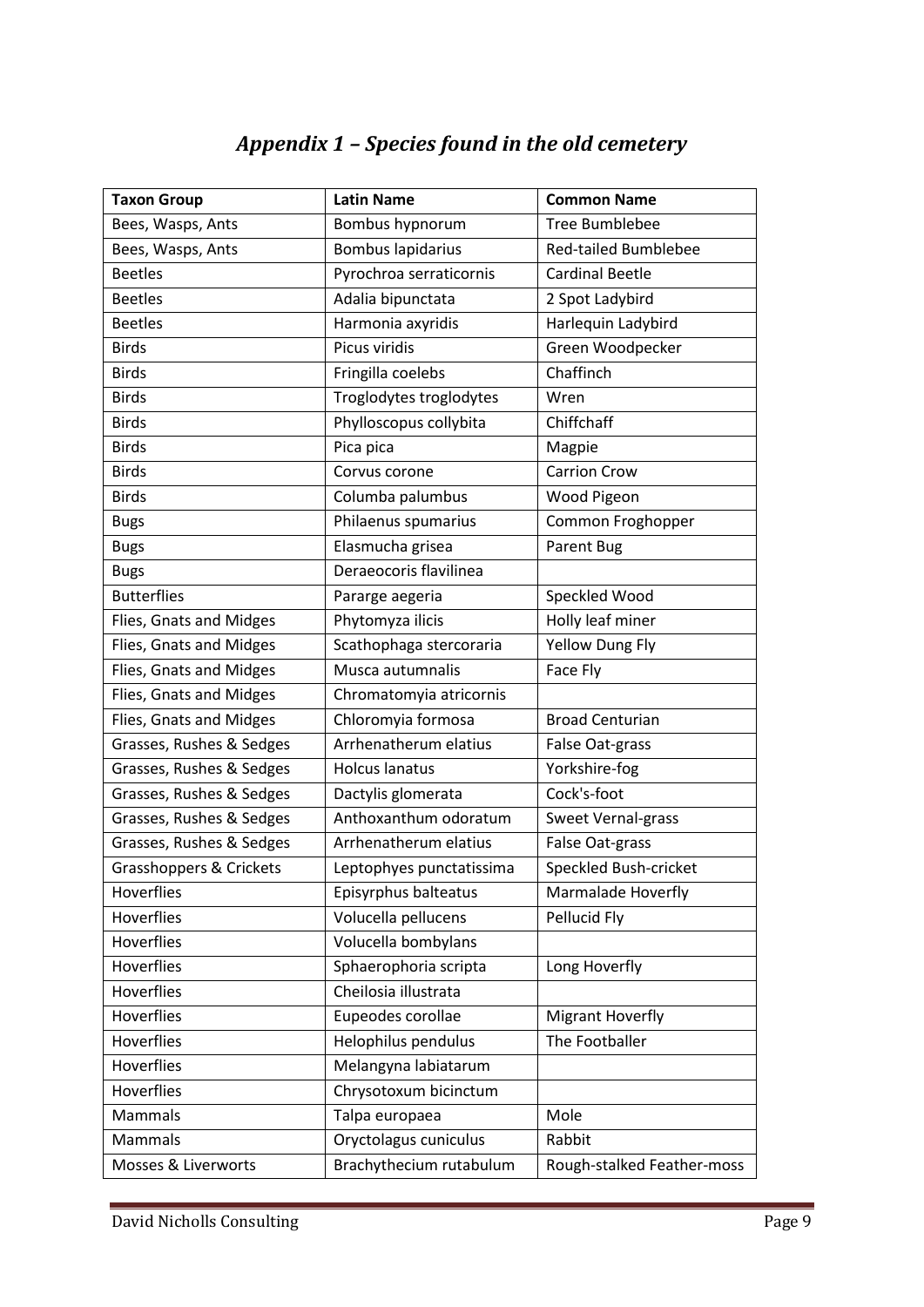| Mosses & Liverworts            | Kindbergia praelonga       | <b>Common Feather-moss</b>     |
|--------------------------------|----------------------------|--------------------------------|
| <b>Mosses &amp; Liverworts</b> | Rhytidiadelphus squarrosus | <b>Springy Turf-moss</b>       |
| Moths                          | Camptogramma bilineata     | <b>Yellow Shell</b>            |
| Moths                          | Xanthorhoe montanata       | Silver-ground Carpet           |
| Moths                          | Anania hortulata           | <b>Small Magpie</b>            |
| <b>Sawflies</b>                | Rhogogaster viridis        |                                |
| Sawflies                       | Tenthredopsis coquebertii  |                                |
| <b>Slime Moulds</b>            | Mucilago crustacea         | Dog Sick Slime Mould           |
| Slugs & Snails                 | Monacha cantiana           | Kentish Garden Snail           |
| Slugs & Snails                 | Oxychilus alliarius        | <b>Garlic Snail</b>            |
| Slugs & Snails                 | Arion subfuscus            | Dusky Slug                     |
| Slugs & Snails                 | Arion distinctus           |                                |
| Spiders, Harvestmen & Mites    | Enoplognatha ovata         | Comb-footed Spider             |
| Spiders, Harvestmen & Mites    | Amaurobius similis         | Lace-weaver Spider             |
| Spiders, Harvestmen & Mites    | Aceria cephalonea          |                                |
| Trees, Shrubs & Climbers       | Sambucus nigra             | Elder                          |
| Trees, Shrubs & Climbers       | Betula pendula             | Silver Birch                   |
| Trees, Shrubs & Climbers       | Rubus fruticosus agg.      | Bramble agg.                   |
| Trees, Shrubs & Climbers       | Ilex aquifolium            | Holly                          |
| Trees, Shrubs & Climbers       | Hedera helix               | Ivy                            |
| Trees, Shrubs & Climbers       | Crataegus monogyna         | Hawthorn                       |
| Trees, Shrubs & Climbers       | Chamaecyparis lawsoniana   | Lawson's Cypress               |
| Trees, Shrubs & Climbers       | Symphoricarpos albus       | Snowberry                      |
| Trees, Shrubs & Climbers       | Acer campestre             | <b>Field Maple</b>             |
| Trees, Shrubs & Climbers       | Corylus avellana           | Hazel                          |
| Trees, Shrubs & Climbers       | Quercus robur              | Pedunculate Oak                |
| Trees, Shrubs & Climbers       | Fraxinus excelsior         | Ash                            |
| Trees, Shrubs & Climbers       | Sorbus aria agg.           | Common Whitebeam agg.          |
| Trees, Shrubs & Climbers       | Acer pseudoplatanus        | Sycamore                       |
| Trees, Shrubs & Climbers       | Philadelphus agg.          | Mock-orange                    |
| Wildflowers                    | Heracleum sphondylium      | Hogweed                        |
| Wildflowers                    | Vicia sativa               | Common Vetch                   |
| Wildflowers                    | Urtica dioica              | <b>Common Nettle</b>           |
| Wildflowers                    | Cirsium vulgare            | <b>Spear Thistle</b>           |
| Wildflowers                    | Veronica chamaedrys        | Germander Speedwell            |
| Wildflowers                    | Centaurea nigra            | Common Knapweed                |
| Wildflowers                    | Veronica arvensis          | Wall Speedwell                 |
| Wildflowers                    | Epilobium montanum         | <b>Broad-leaved Willowherb</b> |
| Wildflowers                    | Sonchus asper              | Prickly Sow-thistle            |
| Wildflowers                    | Alliaria petiolata         | <b>Garlic Mustard</b>          |
| Wildflowers                    | Geum urbanum               | <b>Wood Avens</b>              |
| Wildflowers                    | Glechoma hederacea         | Ground-ivy                     |
| Wildflowers                    | Scorzoneroides autumnalis  | Autumn Hawkbit                 |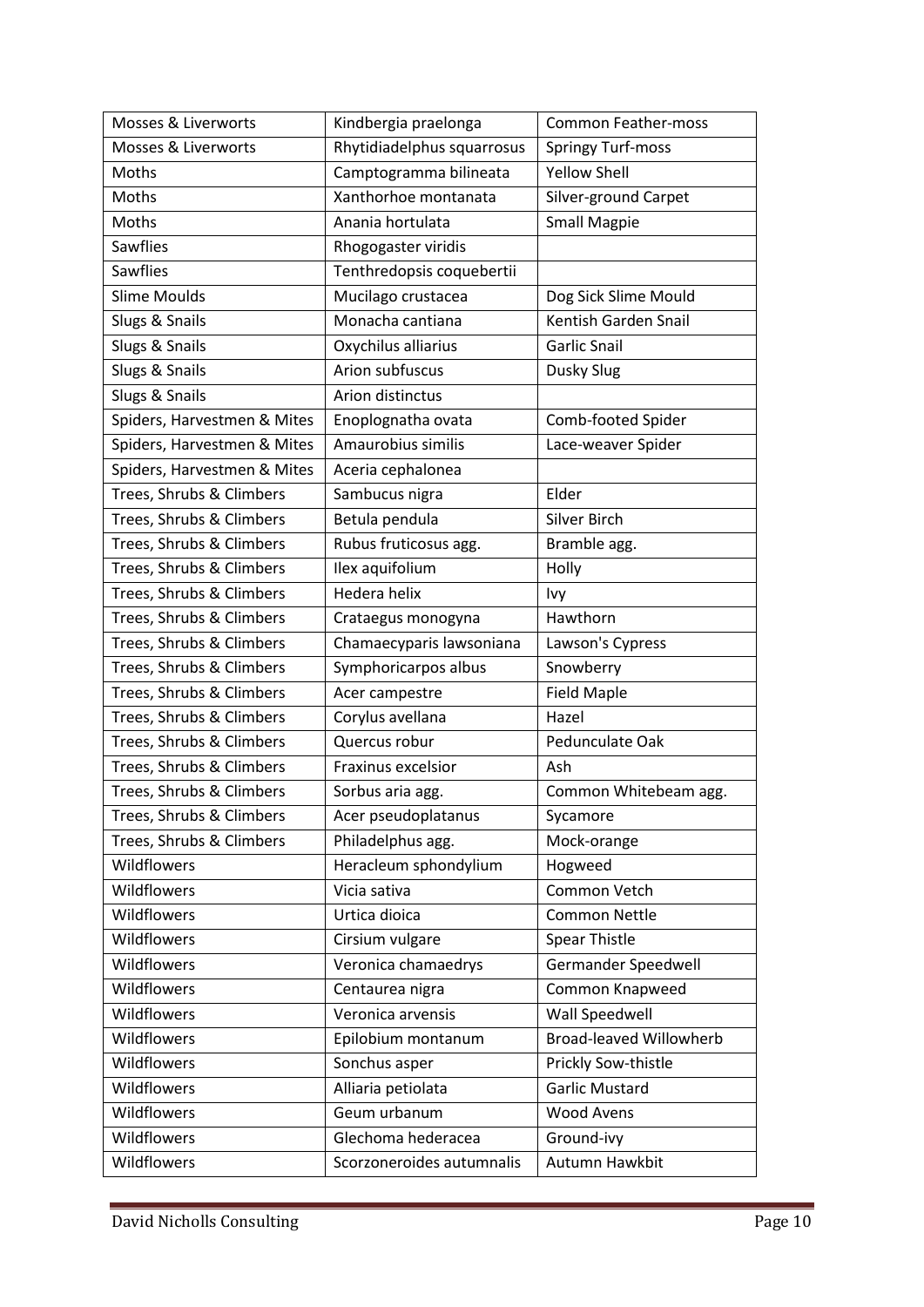| Wildflowers           | Stellaria media           | Common Chickweed        |
|-----------------------|---------------------------|-------------------------|
| Wildflowers           | Taraxacum officinale agg. | Dandelion agg.          |
| Wildflowers           | Lathyrus pratensis        | <b>Meadow Vetchling</b> |
| Wildflowers           | Rumex acetosa             | Common Sorrel           |
| Wildflowers           | Calystegia sepium         | Hedge Bindweed          |
| Wildflowers           | Galium verum              | Lady's Bedstraw         |
| Wildflowers           | Bryonia dioica            | White Bryony            |
| Wildflowers           | Anthriscus sylvestris     | Cow Parsley             |
| Wildflowers           | Veronica chamaedrys       | Germander Speedwell     |
| Wildflowers           | Sedum acre                | <b>Biting Stonecrop</b> |
| Woodlice, Crustaceans | Armadillidium vulgare     | Pill Woodlouse          |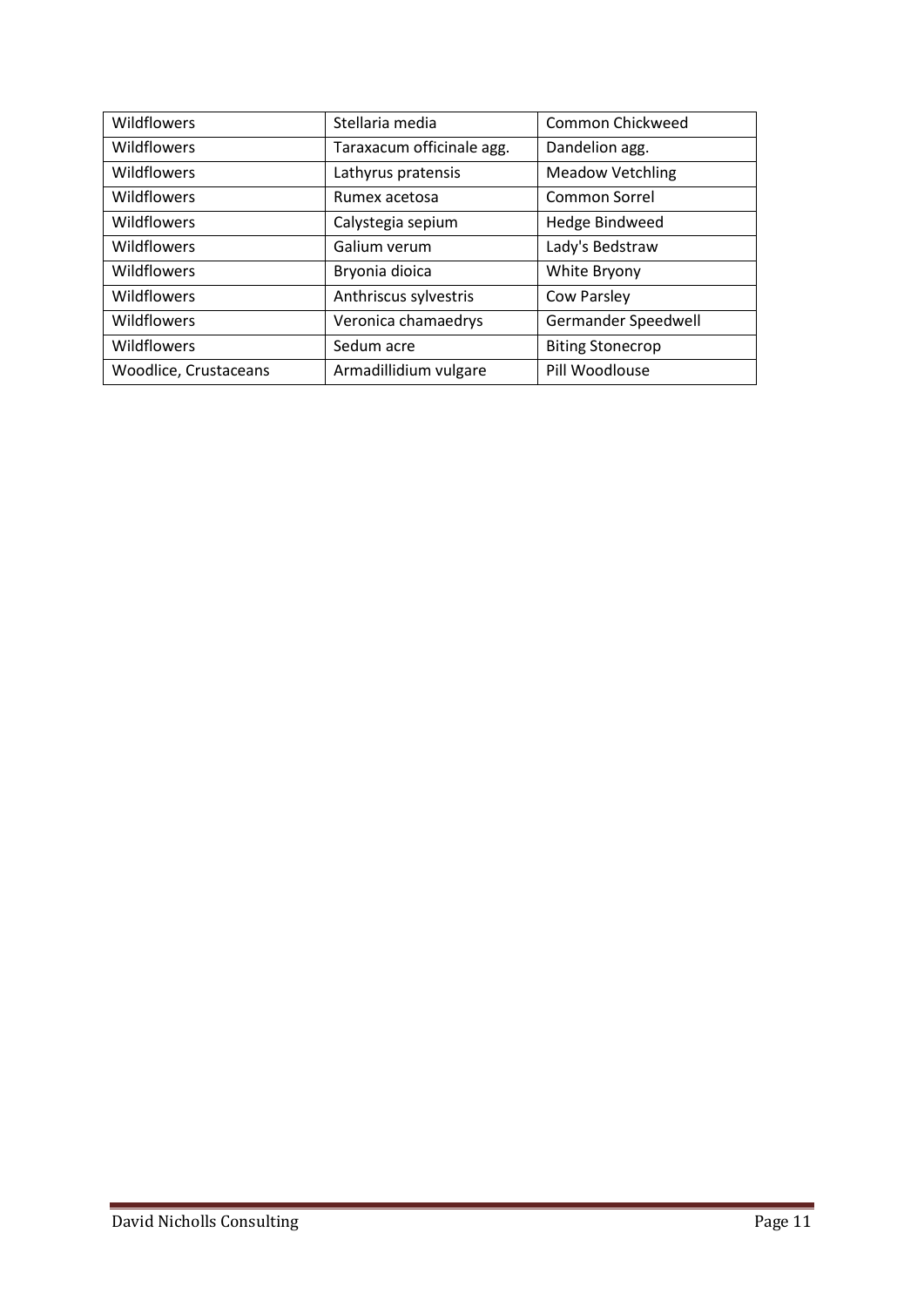# *Appendix 2 – Species found in the chippings area*

| <b>Taxon Group</b>             | Latin                     | Common                         |
|--------------------------------|---------------------------|--------------------------------|
| Algae, Bacteria, Virus         | Nostoc commune            |                                |
| Bees, Wasps, Ants              | Lasius niger              | <b>Small Black Ant</b>         |
| Bees, Wasps, Ants              | Bombus pascuorum          | Common Carder Bumblebee        |
| <b>Beetles</b>                 | Coccinella septempunctata | 7 Spot Ladybird                |
| <b>Bugs</b>                    | Philaenus spumarius       | Common Froghopper              |
| <b>Bugs</b>                    | Aphrophora alni           | Alder Spittlebug               |
| <b>Butterflies</b>             | Ochlodes sylvanus         | Large Skipper                  |
| Flies, Gnats and Midges        | Urophora stylata          |                                |
| Grasses, Rushes & Sedges       | <b>Holcus lanatus</b>     | Yorkshire-fog                  |
| Grasshoppers & Crickets        | Omocestus viridulus       | Common Green Grasshopper       |
| <b>Mosses &amp; Liverworts</b> | Bryum capillare           | <b>Capillary Thread-moss</b>   |
| Mosses & Liverworts            | Bryum argenteum           | Silver-moss                    |
| Slugs & Snails                 | Monacha cantiana          | Kentish Garden Snail           |
| Trees, Shrubs & Climbers       | Rubus fruticosus agg.     | Bramble agg.                   |
| Trees, Shrubs & Climbers       | Rosa arvensis             | Field-rose                     |
| Trees, Shrubs & Climbers       | Philadelphus agg.         | Mock-orange                    |
| Wildflowers                    | Senecio jacobaea          | Common Ragwort                 |
| Wildflowers                    | Urtica dioica             | <b>Common Nettle</b>           |
| Wildflowers                    | Cirsium arvense           | <b>Creeping Thistle</b>        |
| Wildflowers                    | Myosotis arvensis         | Field Forget-me-not            |
| Wildflowers                    | Chamerion angustifolium   | Rosebay Willowherb             |
| Wildflowers                    | Epilobium montanum        | <b>Broad-leaved Willowherb</b> |
| Wildflowers                    | Plantago major            | <b>Greater Plantain</b>        |
| Wildflowers                    | Epilobium parviflorum     | Hoary Willowherb               |
| Wildflowers                    | Trifolium dubium          | Lesser Trefoil                 |
| Wildflowers                    | Epilobium ciliatum        | American Willowherb            |
| Wildflowers                    | Taraxacum officinale agg. | Dandelion agg.                 |
| Wildflowers                    | Trifolium repens          | <b>White Clover</b>            |
| Wildflowers                    | Prunella vulgaris         | Selfheal                       |
| Wildflowers                    | Veronica arvensis         | Wall Speedwell                 |
| Wildflowers                    | Scorzoneroides autumnalis | Autumn Hawkbit                 |
| Wildflowers                    | Cirsium vulgare           | <b>Spear Thistle</b>           |
| Wildflowers                    | Geranium molle            | Dove's-foot Crane's-bill       |
| Wildflowers                    | Ranunculus repens         | Creeping Buttercup             |
| Wildflowers                    | Galium aparine            | Cleavers                       |
| Wildflowers                    | Geum urbanum              | <b>Wood Avens</b>              |
| Wildflowers                    | Medicago lupulina         | <b>Black Medick</b>            |
| Wildflowers                    | Sonchus asper             | Prickly Sow-thistle            |
| Wildflowers                    | Cerastium fontanum        | Common Mouse-ear               |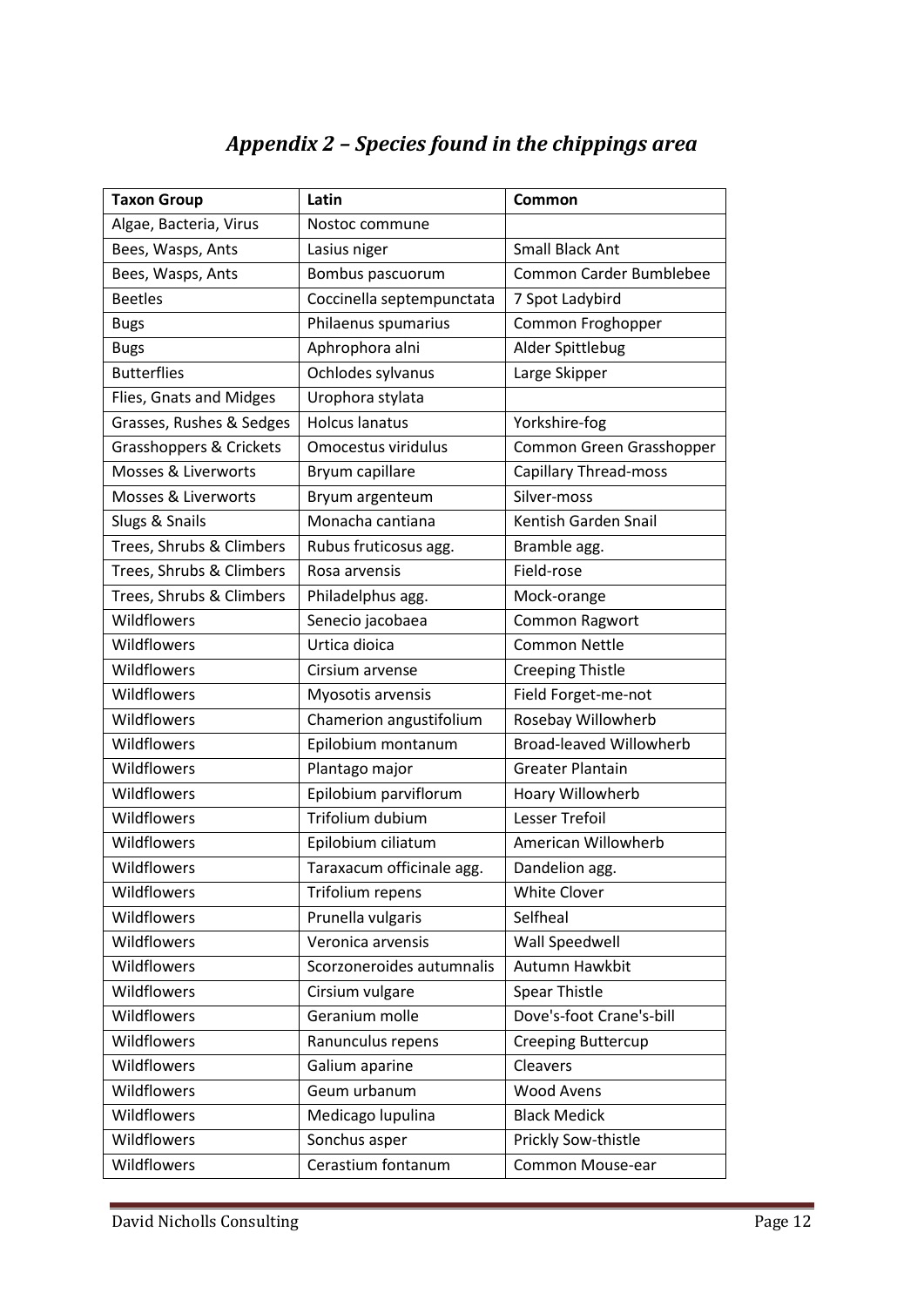| Wildflowers           | Viola odorata         | Sweet Violet            |
|-----------------------|-----------------------|-------------------------|
| Wildflowers           | Viola arvensis        | Field Pansy             |
| <b>Wildflowers</b>    | Geranium dissectum    | Cut-leaved Crane's-bill |
| Woodlice, Crustaceans | Armadillidium vulgare | Pill Woodlouse          |